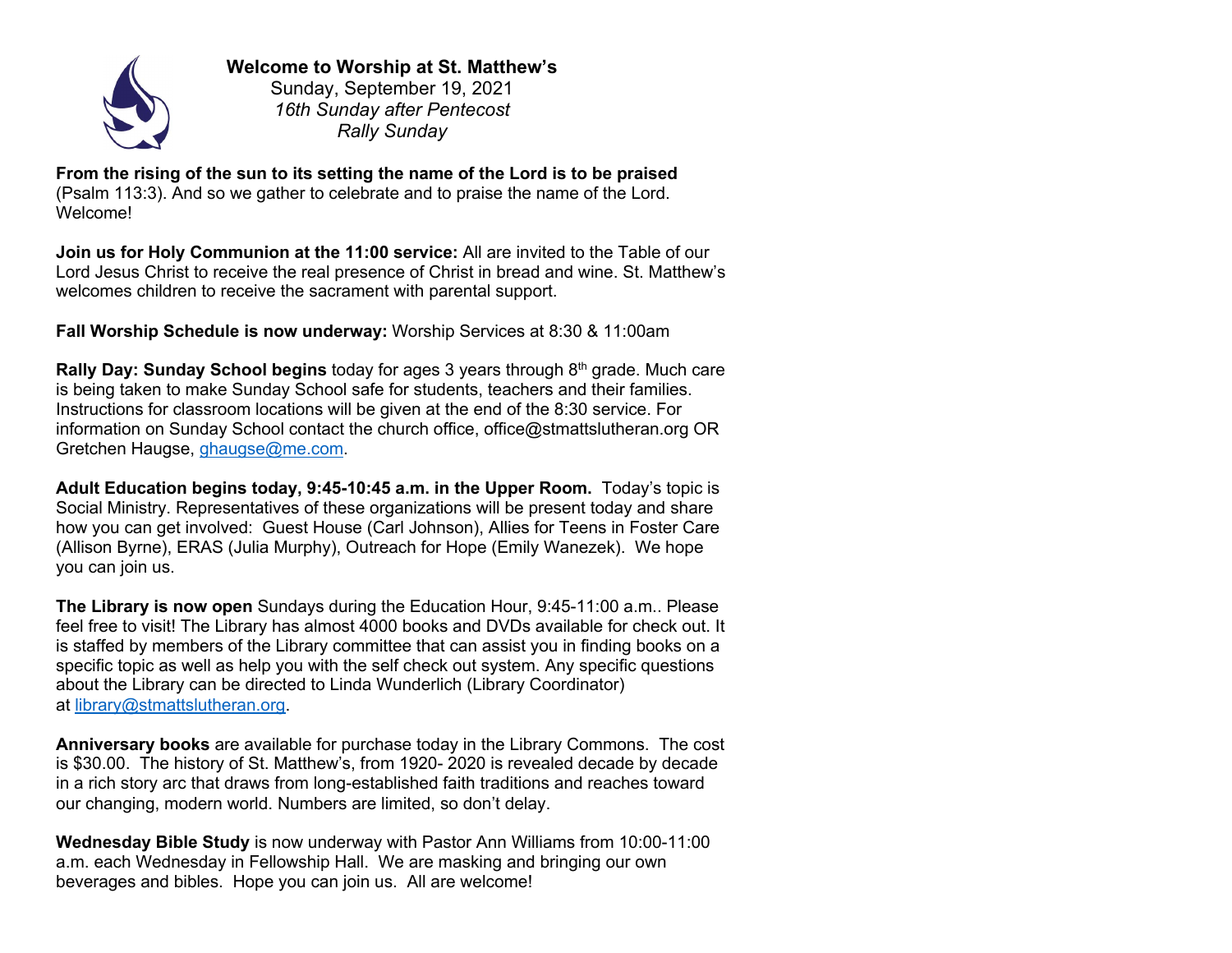# *Announcement Insert for 9-19-21*

### **Congregational Forum planned for October 3rd**



There will be a congregational forum on Sunday, October 3, to give the congregation an update on our current transition process and the progress made toward calling a new lead pastor. This forum will be both in person and through Zoom, beginning at 12 noon. Our Synod Bishop, Paul Erickson, will receive the MET team report and speak to us about what comes next.

#### **\*\*\*\*\*\*\*\*\*\*\*\***

**RAY OF HOPE Run: Saturday, September 25th** beginning at 9 a.m. at Hoyt Park, Wauwatosa. Many St. Matthew's people remember Brenda Ray, who died in 2018 of ovarian cancer. This run is in remembrance of a vibrant, energetic, faithful woman, wife, mother and friend who left us too soon. Sign up for this run at www.RayofHopeRun.com

#### **Outreach for Hope 2021 RIDE, RUN or WALK – September 25**

*We Are Team St. Matthew's Wauwatosa!*

Register to ride, run, or walk on Saturday, Sept. 25 to support the mission of Outreach For Hope and choose the St Matt's team.

- All four locations feature a walk.
- Three locations feature all options ride, run, or walk.
- Rides are available in shorter or longer distances.
- All details available at: OFHRRW.org

Check out the information table in the Commons.

**First Friday Book Group** meets on October 1<sup>st</sup> to discuss this great book by Isabel Wilkerson, "The Warmth of Other Suns: The Epic Story of America's Great Migration." The group will meet at 7 p.m. on October 1<sup>st</sup> by Zoom. Watch for a link to be sent by email. Contact the church office or Fred Heim for more information.

**Funeral Service for Agnes Wells:** Saturday, October 2, with visitation beginning at 1 p.m. and the service at 2:00 p.m. This is to be held at St. Matthew's.

**New Member Classes** will be offered on October 3, 10 and 17, from 11:00-11:45 a.m. giving an introduction to our congregation, how to have your faith fed and nurtured, how and why we serve our neighbors, and what it means to be a Lutheran Christian. If you are interested in attending, please contact the church office at 414-774-0441 or office@stmattslutheran.org or speak to one of the pastors.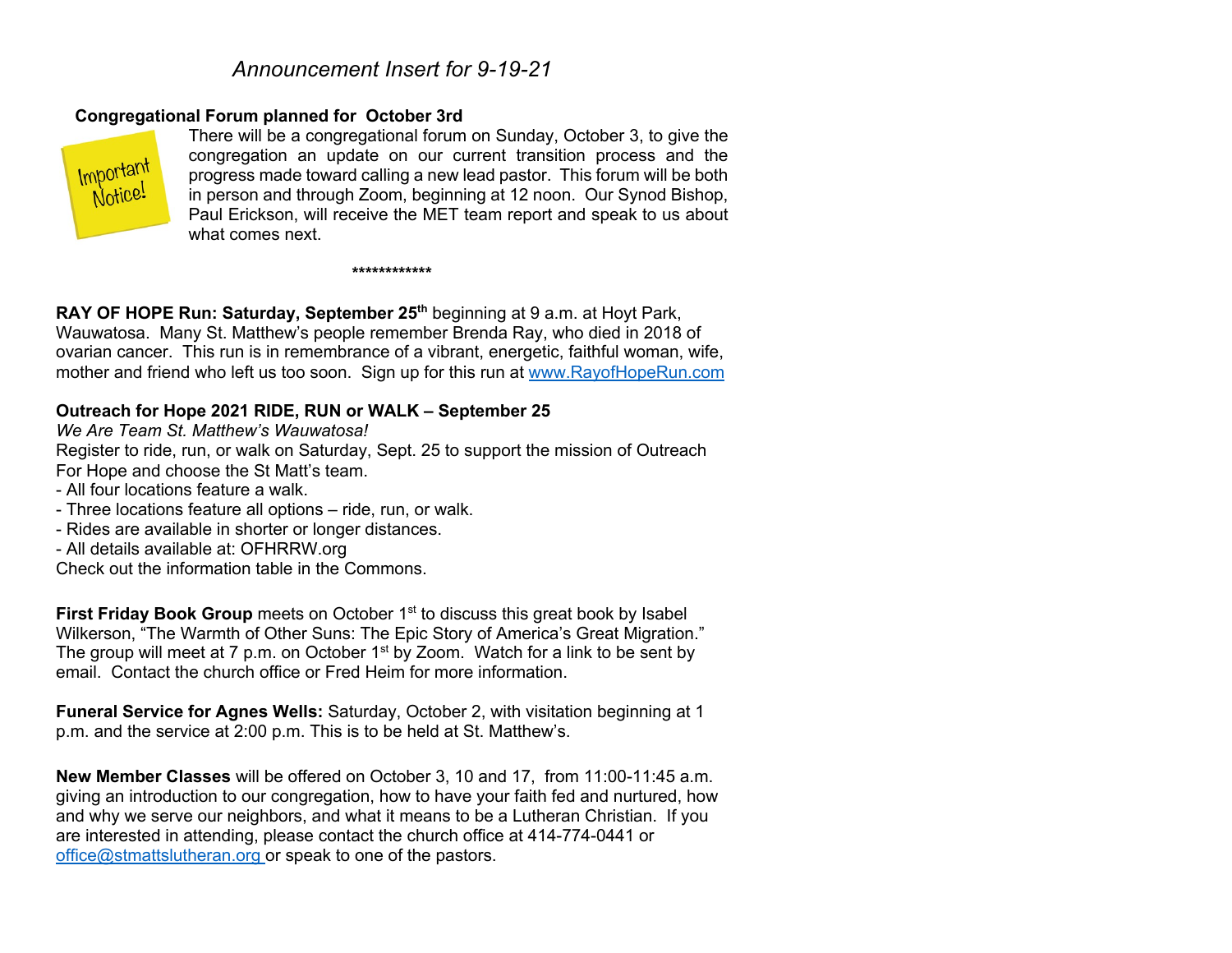#### **Confirmation Classes** begin soon:

**7th & 8th grade Confirmation** begins Wednesday, September 22 at 7:00 with a big group lesson in Fellowship Hall with Pastor Sheila Rawn. A parent meeting will follow at 8:00 to discuss the schedule and other expectations.

**9<sup>th</sup> grade Confirmation** will begin Wednesday, September 29<sup>th</sup> at 7:00, and continue through November 10<sup>th</sup>. Classes are led by Gretchen Haugse, and will culminate in the service of Confirmation on Sunday, November 14<sup>th</sup> at 1:30 pm.

------------------------------

**Music Ministry—** *It's a great time for new people to join!* 

**Children and Youth Choirs and Handbell Ensembles** begin in October. This is a great time for your child to be begin participating in St. Matthew's popular music ministry. If you want to get information on this for your child, please contact John Paradowski or Jeff Reeves, *ireeveswk@yahoo.com* Check out all the details on our website: stmattslutheran.org under welcome/worship/choirs & ensembles



**The Senior Choir** (adult choir) It's not too late to join the Senior Choir! It's still a great time to join us as we're learning new music. Questions can be directed to Dave Mohr, davemohr@me.com or 414-477-6430. All voice parts are welcome. Singers' masks are available for all, thanks to a generous donation from anonymous donors.

**Adult Handbell Ensembles at St. Matthew's:** The advanced group, Bells Angels, has resumed their Thursday evening rehearsals. Another group, The EmBELLishments, meets in the daytime on Tuesday mornings beginning on September  $28<sup>th</sup>$ . Contact John Paradowski if you are interested in ringing handbells this fall.

#### ------------------------------

**Altar Flower & Library Book Sign-Up:** You are invited to sign up for altar flowers or a library book for a special occasion which will be noted in the bulletin. Flowers are \$35 and will be ordered by the office staff. Please make out a check and mark it for altar flowers. You can sign up to donate a book to the library. A book will be chosen for the occasion and you will be notified of which book was chosen. Library books are \$20. This is a great way to support St. Matthew's worship and library ministries in a meaningful way.

### **LUTHERAN DISASTER RESPONSE: Haiti, Hurricane Ida, western wildfires**

As you've seen in the news, the need is great. Your donations gratefully accepted. Gifts will be used in full (100%) to assist those in need until the response is complete. Together, we can help provide immediate and long-lasting support. ELCA.org/disaster Checks can also be made payable to St. Matthew's and they will be forwarded to LDR, or pay via our website and click on Other Fund and in the notes, print 'LDR.'